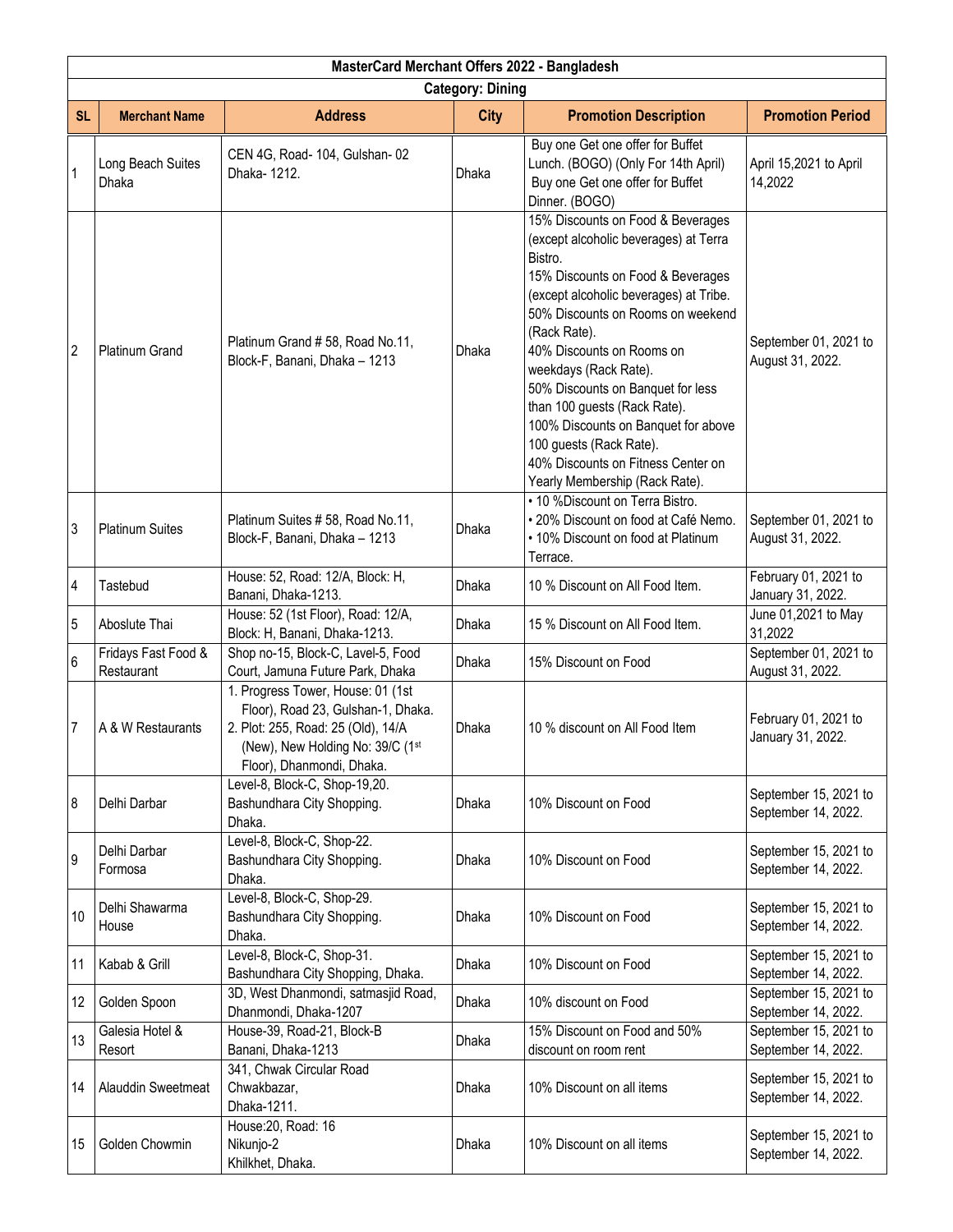|                         | MasterCard Merchant Offers 2022 - Bangladesh |                                                                                         |              |                                                                      |                                              |  |  |
|-------------------------|----------------------------------------------|-----------------------------------------------------------------------------------------|--------------|----------------------------------------------------------------------|----------------------------------------------|--|--|
| <b>Category: Dining</b> |                                              |                                                                                         |              |                                                                      |                                              |  |  |
| <b>SL</b>               | <b>Merchant Name</b>                         | <b>Address</b>                                                                          | <b>City</b>  | <b>Promotion Description</b>                                         | <b>Promotion Period</b>                      |  |  |
| 16                      | Royal Cuisine                                | Natore Tower (14th Floor), House #<br>32/D/E, Road# 03, Sector# 3, Uttara<br>Dhaka-1230 | Dhaka        | 15% Discount on all items                                            | September 15, 2021 to<br>September 14, 2022. |  |  |
| 17                      | Spicy Chicken<br>Restaurant                  | Aftab Nagar, Dhaka                                                                      | Dhaka        | 10% Discount on all items                                            | September 15, 2021 to<br>September 14, 2022. |  |  |
| 18                      | Golpo                                        | Plot-2/D, Road-16, Nikunja 2, Dhaka                                                     | <b>Dhaka</b> | 10% Discount on Food                                                 | September 15, 2021 to<br>September 14, 2022. |  |  |
| 19                      | Meridian Hotel &<br>Restaurant               | 1367, CDA Avenue, GEC Circle,<br>Chittagong, Bangladesh                                 | Dhaka        | 10% Discount on food                                                 | September 15, 2021 to<br>September 14, 2022. |  |  |
| 20                      | Meridian tandoor                             | 157, CDA Avenue, Sholoshahar,<br>Chittagong,                                            | Dhaka        | 10% Discount on Food                                                 | September 15, 2021 to<br>September 14, 2022. |  |  |
| 21                      | Meridian CEPZ<br>Restaurant                  | South Halishahar, CEPZ, Chittagong,                                                     | Dhaka        | 10% Discount on Food                                                 | September 15, 2021 to<br>September 14, 2022. |  |  |
| 22                      | <b>Hotel Silmoon</b>                         | 134, CDA Avenue, Dampara,<br>Chittagong.                                                | Dhaka        | 30% Discount on Room rent                                            | September 15, 2021 to<br>September 14, 2022. |  |  |
| 23                      | <b>Hotel Milina</b>                          | House: 04, Road: 09, Sector: 06, Uttara.<br>Dhaka: 1230                                 | Dhaka        | 20% discount for all type of Food.                                   | September 15, 2021 to<br>September 14, 2022. |  |  |
| 24                      | Look @ Me                                    | Kalibari More, Jaleshwaritola, Bogra                                                    | Dhaka        | 15% Discount on all Items                                            | September 01, 2021 to<br>August 31, 2022.    |  |  |
| 25                      | Café Milano                                  | 900 CDA Avenue, East Nasirabad,<br>Chittagong                                           | Dhaka        | 10% Discount on Food                                                 | September 01, 2021 to<br>August 31, 2022.    |  |  |
| 26                      | Hotel Lords Inn<br>(Pvt)Ltd.                 | Hosna Kalam Complex, CDA Avenue,<br>East nasirabad, Chittagong                          | Dhaka        | 40% Discount on Room rate & 10%<br>discount on Food                  | September 01, 2021 to<br>August 31, 2022.    |  |  |
| 27                      | Food Concern                                 | House-1, Road-2, Sector-3, Uttara,<br>Dhaka-1230                                        | Dhaka        | 15% Discount on Food                                                 | September 01, 2021 to<br>August 31, 2022.    |  |  |
| 28                      | <b>Baily Shawarma</b><br>House               | 1, New Baily Road, (14 Natok Sharani)<br>Dhaka, Bangladesh.                             | Dhaka        | 10% Discount on Food & Beverage.                                     | September 01, 2021 to<br>August 31, 2022.    |  |  |
| 29                      | Café De Cold                                 | 2/10, Nurjahan Road, Mohammadpur,<br>Dhaka-1207.                                        | Dhaka        | 10% Discount on Food & Beverage.                                     | September 01, 2021 to<br>August 31, 2022.    |  |  |
| 30                      | Qureshi Kabab n<br>Restaurant                | 1/9, Noorjahan Road, Mohammadpur<br>Dhaka- 1207.                                        | Dhaka        | 10% Discount on Food & Beverage.                                     | September 01, 2021 to<br>August 31, 2022.    |  |  |
| 31                      | Shawarma Village                             | Y/13/C, Block # D, Roof Top<br>Nurjahan Road, Mohammadpur Dhaka.                        | Dhaka        | 10% Discount on Food & Beverage.                                     | September 01, 2021 to<br>August 31, 2022.    |  |  |
| 32                      | Alishaan Restaurant                          | House-1, PC Road-3, Block-K )6th<br>Floor) Halishahar                                   | Chittagong   | 13% Discount on Party Booking.<br>10% Discount on Al- A- Carte Menu. | April 15,2021 to April<br>14,2022            |  |  |
| 33                      | Beans & Cookies                              | Ahmed & Kazi Tower, Level-8, Road# 2,<br>House# 35, Dhanmondi R/A, Dhaka                | Chittagong   | 10% Discount on Food & Beverage.                                     | April 15,2021 to April<br>14,2022            |  |  |
| 34                      | Cafe Milano                                  | 1/A, O.R Nizam Road, Probortok Moor<br>Opposite of CSCR Hospital, Chittagong            | Chittagong   | 10% Discount on Al- A- Carte Menu.                                   | April 15,2021 to April<br>14,2022            |  |  |
| 35                      | <b>Cherry Drops</b>                          | Ahmed & Kazi Tower, Level-5, Road# 2,<br>House# 35, Dhanmondi R/A, Dhaka                | Dhaka        | 10% Discount on Food                                                 | April 15,2021 to April<br>14,2022            |  |  |
| 36                      | Dum Phoonk                                   | Lalkhan Bazar, Ispahani Circle<br>Beside Highway Sweets, Chittagong                     | Chittagong   | 10% Discount on all Set Meals &<br>Platter.                          | April 15,2021 to April<br>14,2022            |  |  |
| 37                      | Fork N Knife<br>Restaurant                   | House# 32, Road# 03, Dhanmondi,<br>Dhaka-1205.                                          | Dhaka        | 10% Discount on Food & Beverage.                                     | April 15,2021 to April<br>14,2022            |  |  |
| 38                      | HashTag Restaurant<br>Music Cafe &<br>Lounge | Shop # 07, Mehedibagh Jame Moshjid<br>Complex Mehdibagh, Chittagong.                    | Chittagong   | 10% Discount on Al- A- Carte Menu.                                   | April 15,2021 to April<br>14,2022            |  |  |
| 39                      | La Vie Sky Diner                             | Ahmed & Kazi Tower (13th Floor),<br>Road#2, House#35, Dhanmondi, Dhaka                  | Dhaka        | 10% Discount on Food & Beverage.                                     | April 15,2021 to April<br>14,2022            |  |  |
| 40                      | Shangri-La Chinese<br>Restaurant             | 56, Agrabad Commercial Area<br>Chittagong, Bangladesh.                                  | Chittagong   | 12% Discount on Al- A- Carte Menu                                    | April 15,2021 to April<br>14,2022            |  |  |
| 41                      | Shawarma Street                              | 143/2, New Baily Road<br>Dhaka-1217                                                     | Dhaka        | 10% Discount on Food & Beverage.                                     | April 15,2021 to April<br>14,2022            |  |  |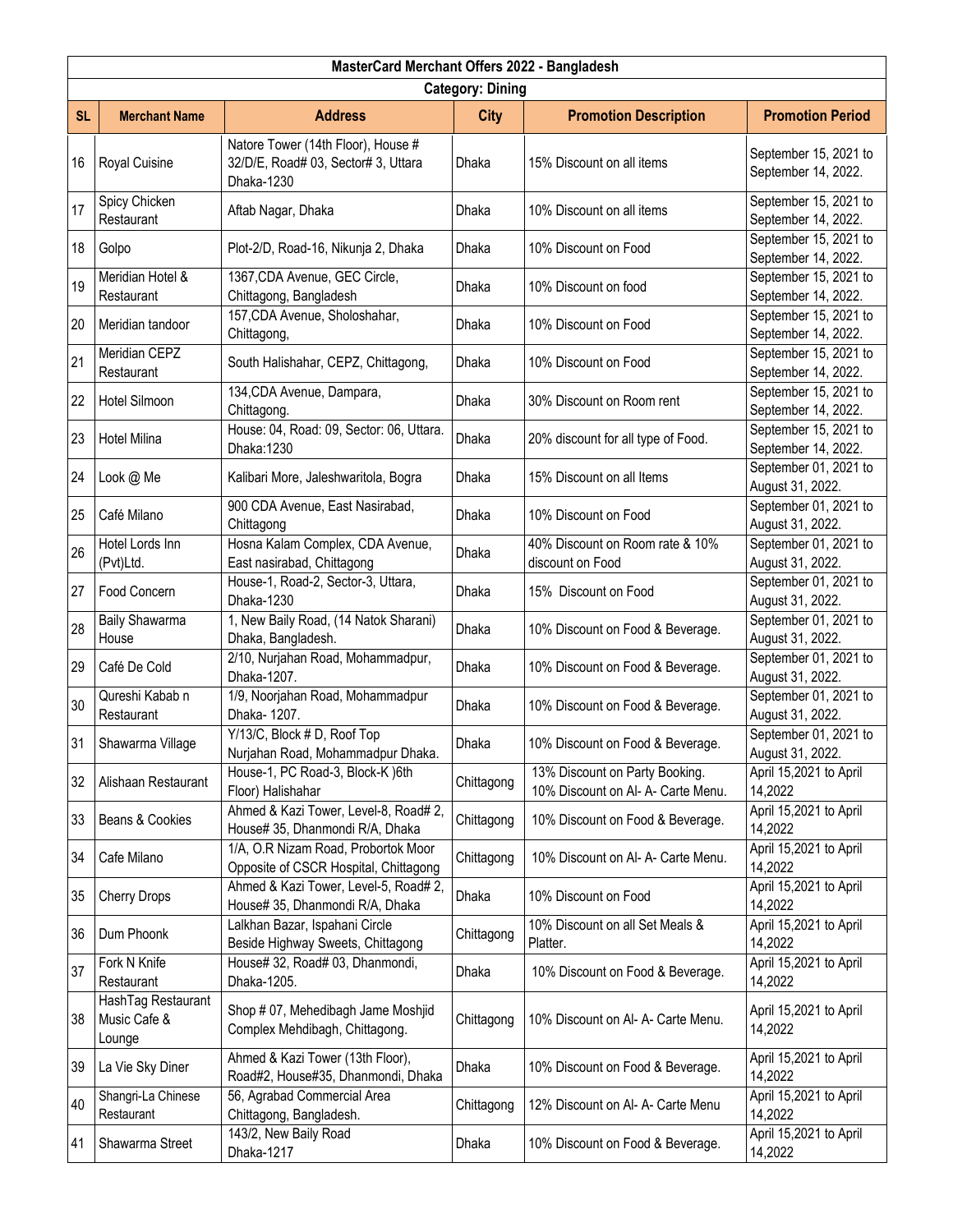|                         | MasterCard Merchant Offers 2022 - Bangladesh |                                                                                                 |             |                                              |                                              |  |  |
|-------------------------|----------------------------------------------|-------------------------------------------------------------------------------------------------|-------------|----------------------------------------------|----------------------------------------------|--|--|
| <b>Category: Dining</b> |                                              |                                                                                                 |             |                                              |                                              |  |  |
| <b>SL</b>               | <b>Merchant Name</b>                         | <b>Address</b>                                                                                  | <b>City</b> | <b>Promotion Description</b>                 | <b>Promotion Period</b>                      |  |  |
| 42                      | The Gallery                                  | Shop #3-7, East Gallery, M.A. Aziz<br>Stadium Kazir Dewri, Chittagong                           | Chittagong  | 10% Discount on Al- A- Carte Menu            | April 15,2021 to April<br>14,2022            |  |  |
| 43                      | W Fine Dine<br>Restaurant                    | 774, Satmasjid Road, Dhanmondi<br>Dhaka, Bangladesh 1209.                                       | Dhaka       | 10% Discount on Food & Beverage.             | April 15,2021 to April<br>14,2022            |  |  |
| 44                      | Sawasdee<br>Restaurant                       | 3, New Baily Road (Near Mohila Samiti)<br>Dhaka- 1000.                                          | Dhaka       | 10% Discount on Food & Beverage.             | April 15,2021 to April<br>14,2022            |  |  |
| 45                      | <b>Big Daddy's Lounge</b>                    | Rangs KB Square, Level-13, Satmasjid<br>Road, Dhanmondi                                         | Dhaka       | 10% Discount on Food & Beverage.             | April 15,2021 to April<br>14,2022            |  |  |
| 46                      | Galleria Rooftop                             | Z/13/C, Nurjahan Road, Mohammadpur,<br>Dhaka                                                    | Dhaka       | 10% Discount on Food & Beverage              | September 15, 2021 to<br>September 14, 2022. |  |  |
| 47                      | Little Chef                                  | Shop-23-26 (1st Floor), Kendrio<br>Colllege Market, Tajmahal Road,<br>Mohammadpur, Dhaka        | Dhaka       | 10% Discount on Food & Beverage              | September 15, 2021 to<br>September 14, 2022. |  |  |
| 48                      | Sakhora Pizza &<br>Sharma                    | Z-16, Tajmahal Road, Mohammadpur,<br>Dhaka-1207                                                 | Dhaka       | 10% Discount on Food & Beverage              | September 15, 2021 to<br>September 14, 2022. |  |  |
| 49                      | RedRes                                       | 18/1, Ring Road, shaymoly, Dhaka.                                                               | Dhaka       | 10% Discount on Food & Beverage              | September 15, 2021 to<br>September 14, 2022. |  |  |
| 50                      | Agri Kitchen                                 | Love Road, House-04, Road-07, Block-<br>F, Mirpur-2, Dhaka-1216                                 | Dhaka       | 10% discount on all food.                    | September 15, 2021 to<br>September 14, 2022. |  |  |
| 51                      | <b>Big Belly</b>                             | 24/2A, Main Gate, Bashundhara R/A,<br>Dhaka-1229                                                | Dhaka       | 10% discount on all platter                  | September 15, 2021 to<br>September 14, 2022. |  |  |
| 52                      | Chef Kitchen                                 | Shop- 553,554,557 (4th Floor), Police<br>Plaza Concord, Gulshan-1, Dhaka                        | Dhaka       | 12% discount on all foods                    | September 15, 2021 to<br>September 14, 2022. |  |  |
| 53                      | <b>Grand Darbar</b>                          | 26 Hathkhola Road, Tikatuli, Dhaka-<br>1203                                                     | Dhaka       | 10% discount on all food                     | September 15, 2021 to<br>September 14, 2022. |  |  |
| 54                      | Tong                                         | 2056 Solmaid, Purbo Para, Vatara,<br>Gulshan, Dhaka-1212                                        | Dhaka       | 10% discount on Regular food menu            | September 15, 2021 to<br>September 14, 2022. |  |  |
| 55                      | Crise Cardiac Grill                          | Block-D, Shop-1, 2, Level-5, Jamuna<br>Future Park, Dhaka-1229.                                 | Dhaka       | 12% discount on all food                     | September 15, 2021 to<br>September 14, 2022. |  |  |
| 56                      | White Kitchen                                | Shop-26, Block-B, Level-5, Jamuna<br>Future Park, Dhaka-1216                                    | Dhaka       | 10% discount on all food                     | September 15, 2021 to<br>September 14, 2022. |  |  |
| 57                      | The Buffet King                              | 9/Ka, Jagannathpur, Bashundhara<br>Road, Dhaka-1229                                             | Dhaka       | 10% discount on buffet (launch &<br>Dinner). | September 15, 2021 to<br>September 14, 2022. |  |  |
| 58                      | Kingfisher<br>Restaurant                     | House-39, Gareeb-e-Newaj Avenue,<br>Sector-13, Uttara, Dhaka-1230                               | Dhaka       | 15% discount on Ala-cart menu                | September 15, 2021 to<br>September 14, 2022. |  |  |
| 59                      | Fire Side                                    | Fatema Complex (2nd Floor), Miah<br>Fazil Chist, Sylhet-3100.                                   | Sylhet      | 10% discount on all food                     | April 01, 2021 to March<br>31, 2022          |  |  |
| 60                      | Mezbani-Taste Of<br>Chittagong               | Nayasharak, Sylhet-3100                                                                         | Sylhet      | 10% discount on lunch & Dinner               | April 01, 2021 to March<br>31, 2022          |  |  |
| 61                      | Mughal Masala                                | Rashid Emporium (1st Floor), Dorga<br>Gate, Sylhet-3100                                         | Sylhet      | 10% discount on all food                     | April 01, 2021 to March<br>31, 2022          |  |  |
| 62                      | Sizzler                                      | Darshon Dewri Amberkhana, Sylhet-<br>3100.                                                      | Sylhet      | 10% discount on Ala-cart                     | April 01, 2021 to March<br>31, 2022          |  |  |
| 63                      | Century Sweets &<br>Bakery                   | Century Centre, Kha-225, Pragati<br>Sarani, Merul Bus Stand Badda, East<br>Gulshan, Dhaka-1212. | Dhaka       | 10 % discount on All Products.               | April 01, 2021 to March<br>31, 2022          |  |  |
| 64                      | Mr. Cook                                     | House: 01 (1st Floor), Road: 04, Block:<br>F, banasree, Rampura, Dahaka-1219.                   | Dhaka       | 20% discount on All food item.               | April 01, 2021 to March<br>31, 2022          |  |  |
| 65                      | Al Kaderia café                              | 257, West Rampura, DIT Road, Dhaka                                                              | Dhaka       | 10% discount on Total Bill.                  | April 01, 2021 to March<br>31, 2022          |  |  |
| 66                      | Autograph Live<br>Music Café                 | Level 06, Green Cozy Cot Shopping<br>Mall, 1 new Baily Road, Dhaka                              | Dhaka       | 10% discount on All Food Item.               | April 01, 2021 to March<br>31, 2022          |  |  |
| 67                      | Off Beat Restaurant                          | Holding: 188, Block: K, South Banasree,<br>Khilgaon, Dhaka-1219.                                | Dhaka       | 10% discount on All Food Item.               | April 01, 2021 to March<br>31, 2022          |  |  |